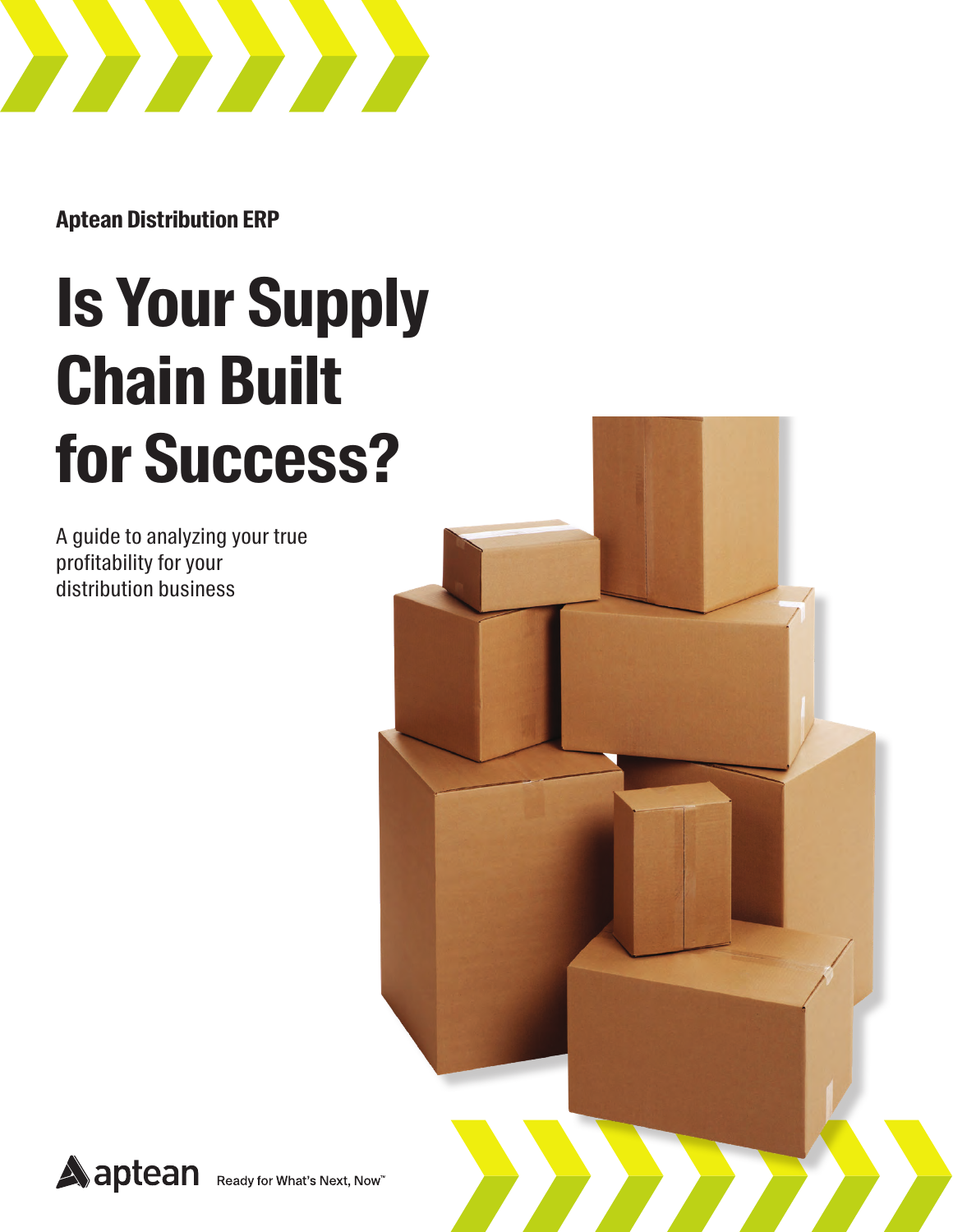

It all comes down to understanding your true profitability. If you can understand this, you can get a better sense of where you're profitable, which of your products are strongest, and where you can focus your attention to make improvements.



But what may be surprising is that there are hidden costs not directly tied to production. Still, these costs have a significant impact on profitability.

Retailers, for example, impose a variety of rules and regulations to ensure business runs as usual. If importers and distributors fail to meet these expectations, inevitably, they'll be charged. From missed shipment dates and inaccurate carton labels to missing items and inventory delays, these charges can seriously skew your profitability.

The same is true of marketing allowances, placement charges, and display fees. All of these components factor into a company's true profitability.

Really, the actual cost of the product from the supplier can be a rather small part of the true cost.

It's normal for you to see those large retailers as your biggest and most important customers. Most consumer goods companies think this way.

But we're going to ask that you think differently. To really explore the ins-and-outs of your organization. To calculate all those hidden costs. And to determine whether or not your customers really are bringing in money for you and your business.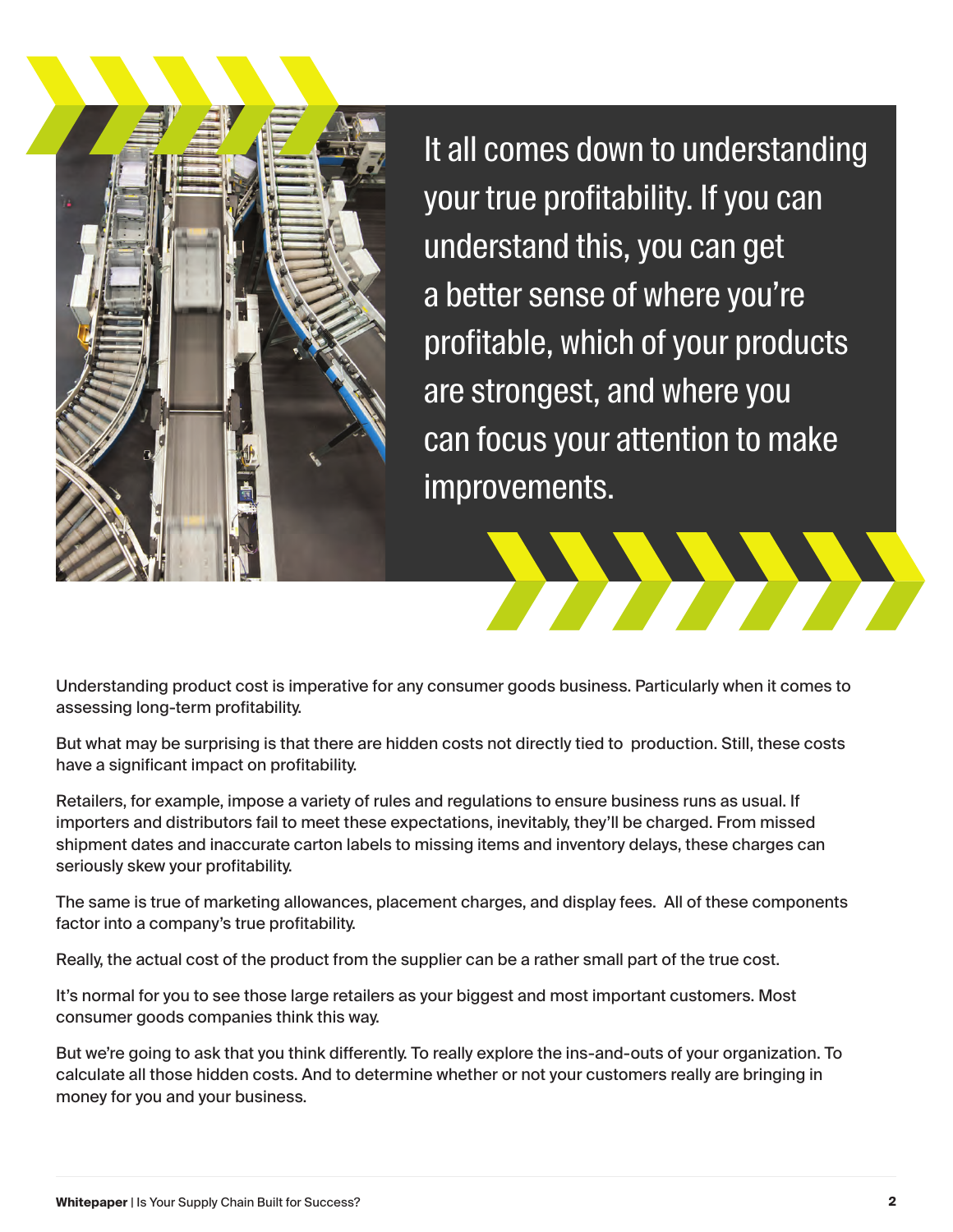It all comes down to understanding your true profitability. If you can understand this, you can get a better sense of where you're profitable, which of your products are strongest, and where you can focus your attention to make improvements.

This whitepaper outlines how you can uncover your true profitability. And how an industry-specific ERP can help ensure success for the long-term.

#### **Calculate exactly how much you're spending**

It all starts with your financial data. Or, more accurately, a solution that gives you clear access to your financial data.

As you look for supply chain management solutions and fixes, too often, the focus is on correcting operational pain points. And don't get us wrong, that's certainly not a bad thing. We fear that in looking for operational fix-its, tools that determine customer and product profitability are overlooked.

Traditionally, distributors use items on purchase orders and freight forms to calculate the cost of goods sold. In some instances, they add some fixed or variable overhead costs based on product. And this is where the profitability calculation ends.

If you were to add in the many costs involved in the entire supply chain process—from ideation to product landing in the hands of consumers, as well as other costs like chargebacks, marketing allowances, and display fees— the actual cost of the product from the supplier is only a small part of the sum. It's only a small factor of your true profitability.



The insight and visibility provided by an industry-specific ERP vendor may be the most valuable – and hidden– benefit over a generic solution.

When you analyze your true profitability, you're able to see which of your customers, buyers, suppliers, salespeople and products are actually providing income. By segmenting parts of your business like this, you no longer have to make assumptions about where your money is coming from. And the best part: you can make confident, informed decisions to ensure future success and profitability for your business.

Knowing the profitability by customer, buyer, supplier and product enables you to identify areas of improvement, and it could, quite literally, mean more dollars back in your pocket.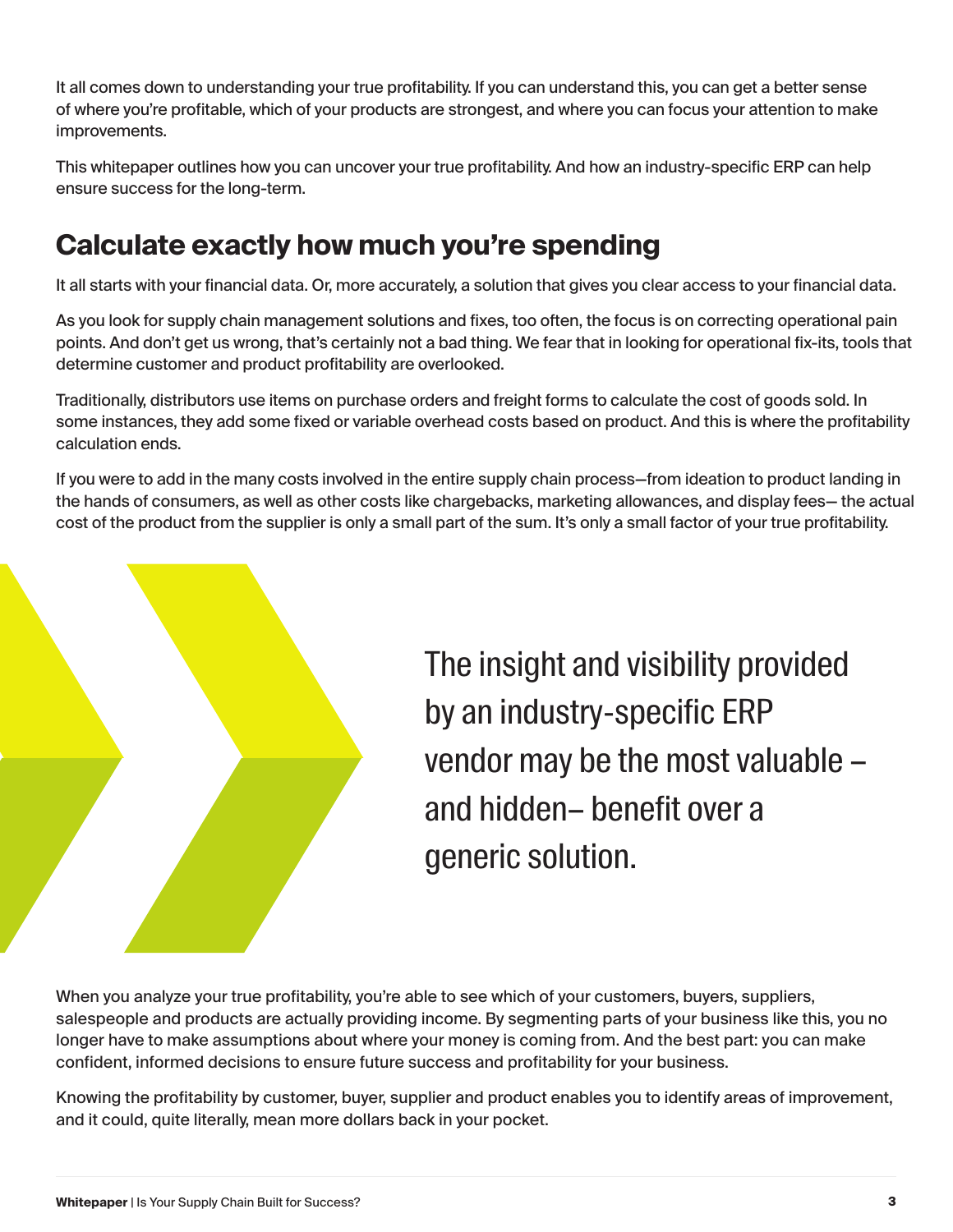### **Save more with your industry-specific ERP**

So how does a company go about determining its true profitability?

While horizontal ERPs are a popular choice, an integrated, vertical ERP is the optimal solution for distribution companies as they seek out their cost-effectiveness.

Uncovering your true profitability means including every cost on behalf of the customer, product and/or supplier. Doing this tends to be a major challenge for companies if they're using a horizontal system— or a disparate ERP system that isn't integrated with other software and thus unable to combine and calculate all these costs. These solutions are built to work in many industries, not specifically for distribution.

These more generalized ERPs typically don't collect and manage the huge variety of costs involved with importing consumer products and selling those products to retailers. Using these applications requires spreadsheets or thirdparty software to collect all the costs associated with a product, buyer, customer and supplier. Even after this data is captured separately, the challenge becomes integrating this data seamlessly into the management information system— centralizing all business data.

These challenges can be avoided. But you need a vertical ERP solution. One that includes tools specifically for importers who sell to retailers. One that collates all your data and makes it readable, reliable and easy to interrogate.

Using an industry-specific, vertical ERP solution can lead to a more accurate profitability analysis and better management of those costs and profits.

Within the Aptean Distribution ERP, you can create inquiries, reports and scorecards which grants you visibility into your business profitability. This type of feature enables you to compare customers, buyers, sales people, suppliers and products to see which are performing well against others.

Similarly, you can track these components individually and see in which areas they are trending up and down.

A vertical ERP solution makes reporting easier. All revenue and cost numbers are hosted within the same application, which means they can be updated in real-time.



A fully integrated, vertical ERP solution encompasses everything from sales, importing and financials to warehouse management, business intelligence and forecasting.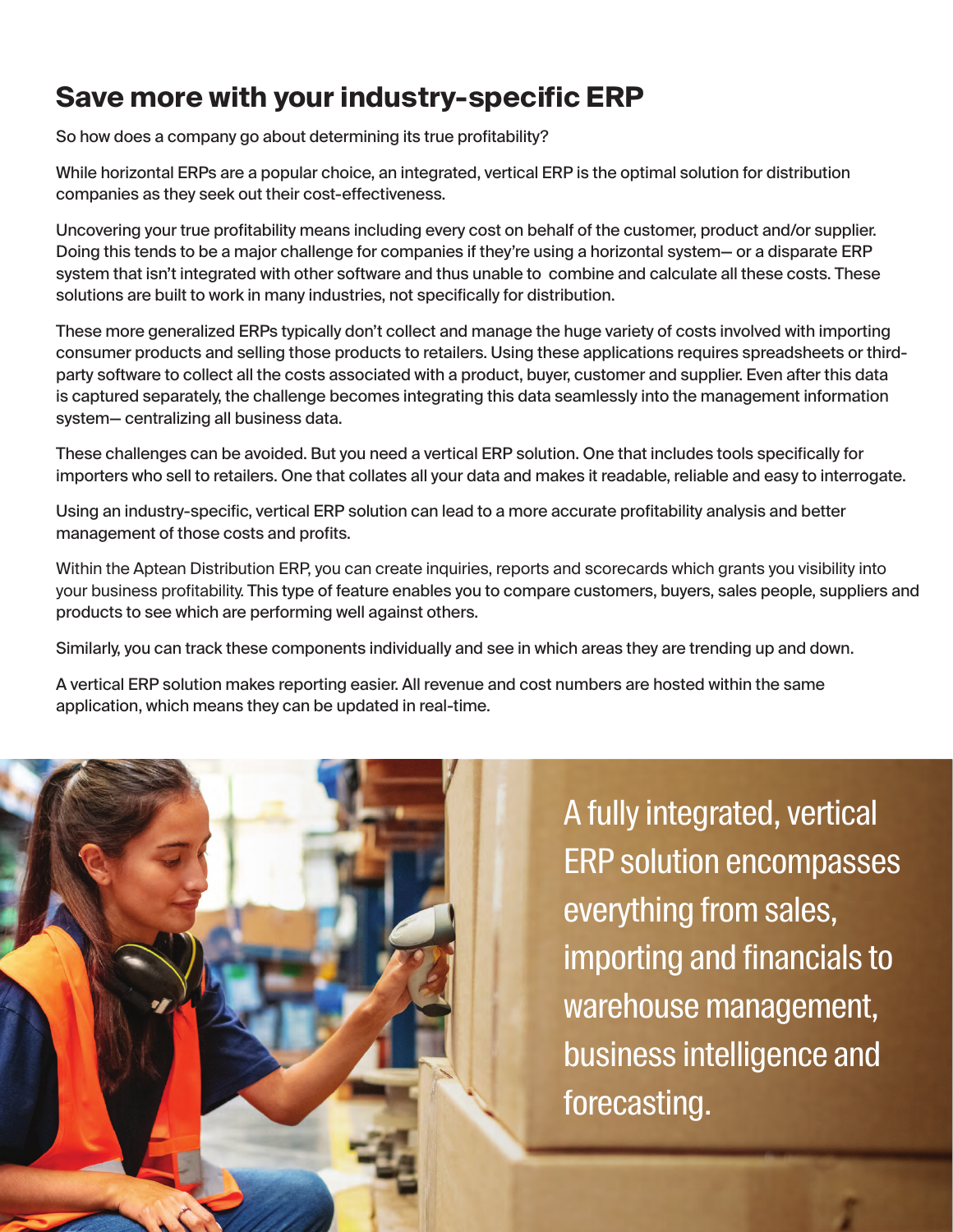This enables you to understand the profitability that each customer, buyer, sales person, supplier and product is truly bringing. Along with reporting, chargebacks are easier to monitor with a vertical ERP solution, and eventually through continued use, can be reduced.

A fully integrated, vertical ERP solution encompasses everything from sales, importing and financials to warehouse management, business intelligence and forecasting. It makes this data easily accessible within the management system.

This is very different from a horizontal system, which needs to connect third-party solutions and create modifications to collect the pertinent data. This tends to add extra costs and time to a project.

Working with an industry-specific ERP provider makes getting started easy. They're experts are trained to make implementation painless, to answer questions, to address concerns and to be a real partner for you. And the best part: the solution has been made with you and your industry in mind.

The insight and visibility provided by an industry-specific ERP vendor may be the most valuable– and hidden– benefit over a generic solution. The partnership between you and your ERP vendor should foster conversations about best practices for operating within the industry and ways to improve a company's supply chain management processes.

#### **Strong insights come from a strong ERP**

Imagine pulling multiple and varied costs from all areas of your business. Each partner. Each product. Each part. Each shipment. In doing this, you're able to uncover your true profitability, ensure the success of your supply chain, and position yourself for victory in the future.

It's possible. But only with a vertical, industry-specific ERP.

When companies thoroughly analyze their true profitability, they can see which of their customers, buyers, suppliers, salespeople and products provide income. This knowledge enables you to become more efficient and more profitable.